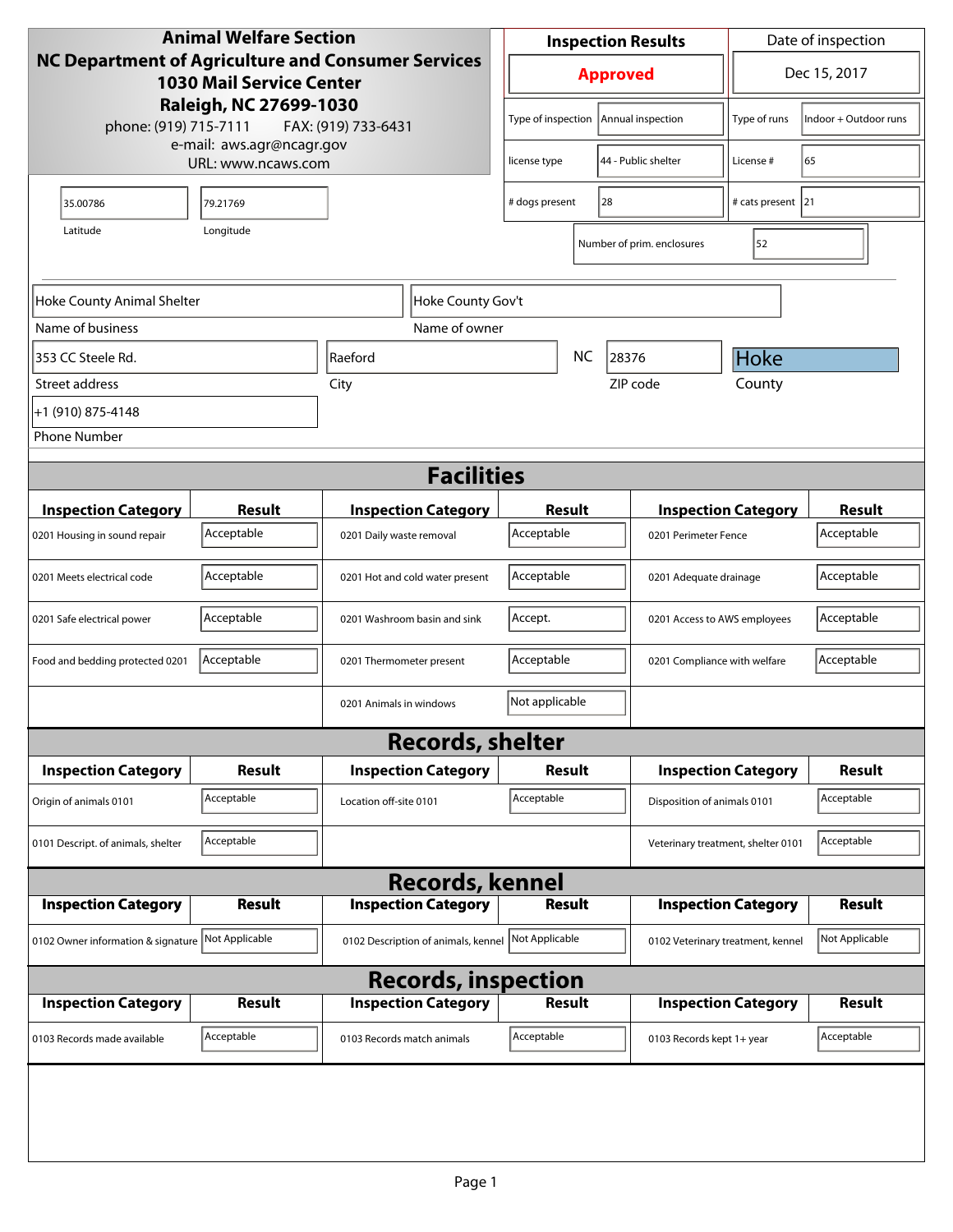| <b>Animal Welfare Section, NCDA&amp;CS</b>       |                |                                    | Date of inspection<br><b>Inspection Results</b> |                                    |                                   |               |  |  |  |
|--------------------------------------------------|----------------|------------------------------------|-------------------------------------------------|------------------------------------|-----------------------------------|---------------|--|--|--|
| Inspection Report, continued                     |                |                                    | <b>Approved</b>                                 |                                    |                                   | Dec 15, 2017  |  |  |  |
| Hoke County Animal Shelter                       |                | Hoke County Gov't                  | Raeford                                         |                                    |                                   | <b>NC</b>     |  |  |  |
| <b>Indoor facilities</b>                         |                |                                    |                                                 |                                    |                                   |               |  |  |  |
| <b>Inspection Category</b>                       | Result         | <b>Inspection Category</b>         | Result                                          | <b>Inspection Category</b>         |                                   | <b>Result</b> |  |  |  |
| 0202 Ambient temperature, indoor                 | Acceptable     | 0202 Ventilation, indoor           | Acceptable                                      | 0202 Lighting, indoor              |                                   | Acceptable    |  |  |  |
| 0202 Imperv./Sanitary surf., indoor              | Acceptable     | 0202 Drainage, indoor              | Acceptable                                      |                                    |                                   |               |  |  |  |
| <b>Outdoor facilities</b>                        |                |                                    |                                                 |                                    |                                   |               |  |  |  |
| <b>Inspection Category</b>                       | Result         | <b>Inspection Category</b>         | Result                                          | <b>Inspection Category</b>         |                                   | <b>Result</b> |  |  |  |
| 0203 Impervious surfaces, outdoor                | Acceptable     | 0203 Housing, 1 per animal         | Acceptable                                      |                                    | 0203 Protection from elements     |               |  |  |  |
| 0203 Owner advised, outdoor                      | Not Applicable | 0203 Drainage, outdoor             | Acceptable                                      |                                    |                                   |               |  |  |  |
| <b>Primary enclosures</b>                        |                |                                    |                                                 |                                    |                                   |               |  |  |  |
| <b>Inspection Category</b>                       | Result         | <b>Inspection Category</b>         | Result                                          | <b>Inspection Category</b>         |                                   | Result        |  |  |  |
| 0204 Drainage prev. cross contam.                | Acceptable     | 0204 Fence height >= 5 feet        | Acceptable                                      |                                    | 0204 1:10 ratio, person: animal   |               |  |  |  |
| 0204 Surf. impervious to moisture                | Acceptable     | 0204 Enclosure is escape proof     | Acceptable                                      |                                    | 0204 Cats, $>=$ 4 sq. ft. / adult |               |  |  |  |
| 0204 Prevent contact with wood                   | Acceptable     | 0204 Solid resting surface         | Acceptable                                      |                                    | 0204 Cats, $\le$ 12 / enclosure   |               |  |  |  |
| 0204 Enclosures in sound repair                  | Acceptable     | 0204 Cats, raised resting surface  | Acceptable                                      | 0204 Cats, 1 litter pan / 3 adults |                                   | Acceptable    |  |  |  |
| 0204 Size of enclosure                           | Acceptable     | 0204 Dogs, supervision if > 4      | Not Applicable                                  |                                    |                                   |               |  |  |  |
|                                                  |                | Feedina                            |                                                 |                                    |                                   |               |  |  |  |
| <b>Inspection Category</b>                       | <b>Result</b>  | <b>Inspection Category</b>         | <b>Result</b>                                   | <b>Inspection Category</b>         |                                   | <b>Result</b> |  |  |  |
| 0205 Feeding, 1x / day, adult                    | Acceptable     | 0205 Feeding, 1 bowl / adult       | Acceptable                                      | 0205 Feeding, commercial food      |                                   | Acceptable    |  |  |  |
| 0205 Feeding, bowl in good repair                | Acceptable     | 0205 Feeding, quality food         | Acceptable                                      | 0205 Feeding, bowl is protected    |                                   | Acceptable    |  |  |  |
| 0205 Feeding, 2x / day, young                    | Acceptable     |                                    |                                                 |                                    |                                   |               |  |  |  |
|                                                  |                | <b>Watering</b>                    |                                                 |                                    |                                   |               |  |  |  |
| <b>Inspection Category</b>                       | <b>Result</b>  | <b>Inspection Category</b>         | <b>Result</b>                                   |                                    |                                   |               |  |  |  |
| 0206 Watering, continuous access                 | Acceptable     | 0206 Watering, bowl in good repair | Acceptable                                      |                                    |                                   |               |  |  |  |
| Sanitation/Employees/Classification & Separation |                |                                    |                                                 |                                    |                                   |               |  |  |  |
| <b>Inspection Category</b>                       | <b>Result</b>  | <b>Inspection Category</b>         | <b>Result</b>                                   | <b>Inspection Category</b>         |                                   | <b>Result</b> |  |  |  |
| 0207 Waste removal 2x / day                      | Acceptable     | 0207 Grounds overgrown             | Acceptable                                      | 0207 Young given social interact.  |                                   | Acceptable    |  |  |  |
| 0207 Animals removed while clean                 | Acceptable     | 0207 Pest Control                  | Acceptable                                      | 0207 Species separated             |                                   | Acceptable    |  |  |  |
|                                                  |                |                                    |                                                 |                                    |                                   |               |  |  |  |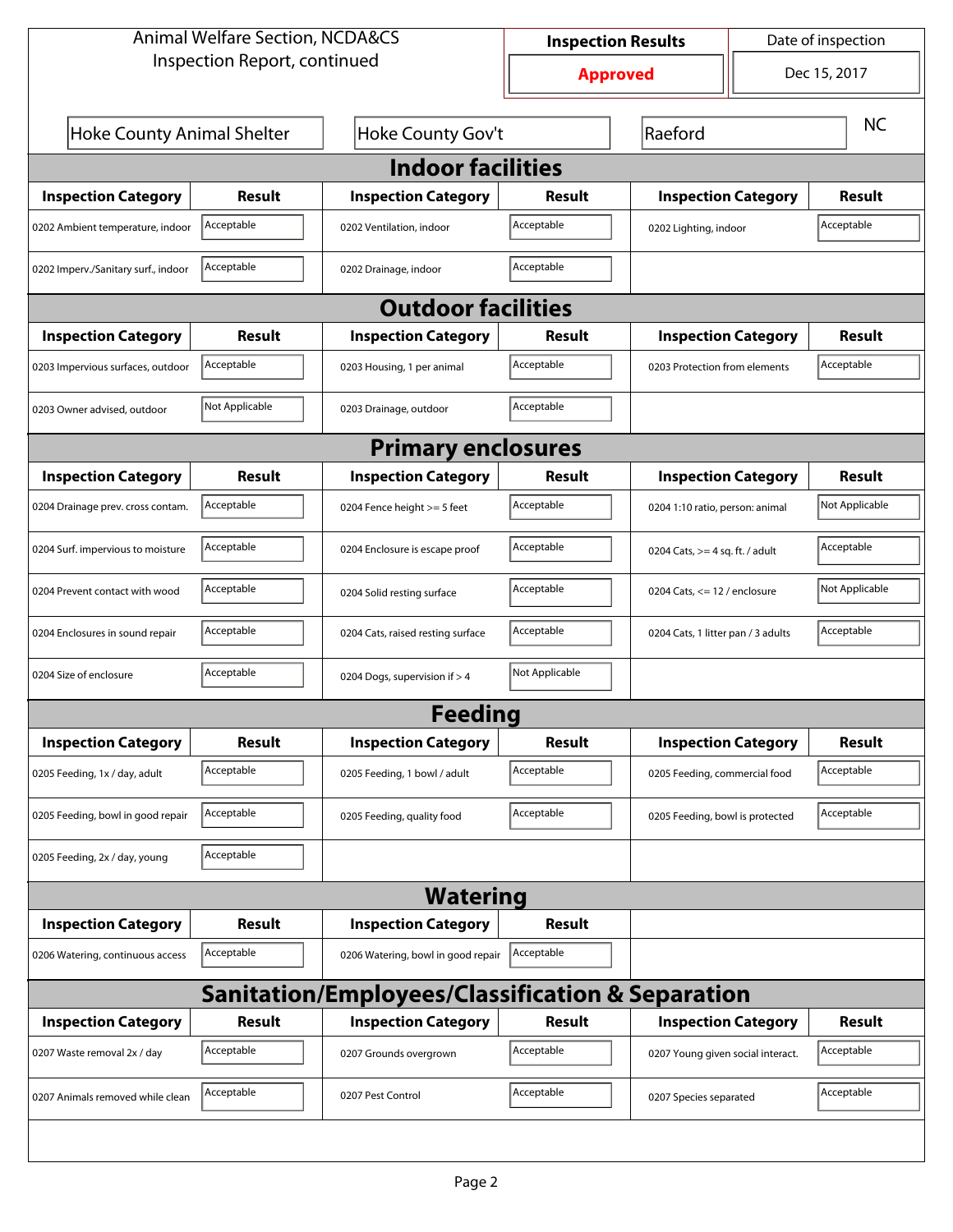| <b>Animal Welfare Section, NCDA&amp;CS</b>                               |                                       |                                                                         | <b>Inspection Results</b> |                                                                           | Date of inspection |                |  |  |  |
|--------------------------------------------------------------------------|---------------------------------------|-------------------------------------------------------------------------|---------------------------|---------------------------------------------------------------------------|--------------------|----------------|--|--|--|
| Inspection Report, continued                                             |                                       | <b>Approved</b>                                                         |                           | Dec 15, 2017                                                              |                    |                |  |  |  |
| <b>Hoke County Animal Shelter</b>                                        |                                       | Hoke County Gov't                                                       |                           | Raeford                                                                   |                    | <b>NC</b>      |  |  |  |
| <b>Sanitation/Employees/Classification &amp; Separation (continued)</b>  |                                       |                                                                         |                           |                                                                           |                    |                |  |  |  |
| <b>Inspection Category</b>                                               | <b>Result</b>                         | <b>Inspection Category</b>                                              | <b>Result</b>             | <b>Inspection Category</b>                                                |                    | <b>Result</b>  |  |  |  |
| 0207 Enclosure sanitized 2x / day                                        | Acceptable                            | 0207 Number of employees                                                | Acceptable                | 0207 Isolation area & signage                                             |                    | Acceptable     |  |  |  |
| 0207 Method of sanitation                                                | Acceptable                            | 0207 Females in estrus, separated                                       | Not Applicable            | 0207 Long term care program                                               |                    | Not Applicable |  |  |  |
| 0207 Build./grnds., clean & repair                                       | Acceptable                            | 0207 Owner perm, commingling                                            | Not Applicable            | 0207 Animals confined                                                     |                    | Acceptable     |  |  |  |
|                                                                          |                                       | 0207 Young with dam                                                     | Acceptable                |                                                                           |                    |                |  |  |  |
| <b>Veterinary Care</b>                                                   |                                       |                                                                         |                           |                                                                           |                    |                |  |  |  |
| <b>Inspection Category</b>                                               | Result                                | <b>Inspection Category</b>                                              | <b>Result</b>             | <b>Inspection Category</b>                                                |                    | <b>Result</b>  |  |  |  |
| 0210 Program of veterinary care                                          | Acceptable                            | 0210 Daily observation of animals                                       | Acceptable                | 0210 Rabies vaccination                                                   |                    | Acceptable     |  |  |  |
| 0210 Veterinary care when needed                                         | Acceptable                            |                                                                         |                           |                                                                           |                    |                |  |  |  |
| <b>Vehicles</b>                                                          |                                       |                                                                         |                           |                                                                           |                    |                |  |  |  |
| 0301 Vehicles mechanically sound                                         | Not Applicable                        | 0301 Fresh air and ventilation                                          | Not Applicable            | 0301 Cargo area clean                                                     |                    | Not Applicable |  |  |  |
|                                                                          |                                       | <b>Primary Enclosure Used in Transportation</b>                         |                           |                                                                           |                    |                |  |  |  |
| <b>Inspection Category</b>                                               | Result                                | <b>Inspection Category</b>                                              | Result                    | <b>Inspection Category</b>                                                |                    | <b>Result</b>  |  |  |  |
| 0302 Construction of enclosure                                           | Not Applicable                        | 0302 Age and species separated                                          | Not Applicable            | 0302 Size of transport enclosure                                          |                    | Not Applicable |  |  |  |
| 0302 Enclosure clean & sanitized                                         | Not Applicable                        |                                                                         |                           |                                                                           |                    |                |  |  |  |
|                                                                          | <b>Transportation: Food and Water</b> |                                                                         |                           | <b>Transportation: Care</b>                                               |                    |                |  |  |  |
| <b>Inspection Category</b>                                               | <b>Result</b>                         |                                                                         |                           | <b>Inspection Category</b>                                                |                    | <b>Result</b>  |  |  |  |
| 0303 Food & water during transport                                       | Not Applicable                        |                                                                         |                           | 0304 Observation of animals                                               |                    | Not Applicable |  |  |  |
| <b>General Statute 19A-32.1</b>                                          |                                       |                                                                         |                           |                                                                           |                    |                |  |  |  |
| (a) Hold minimum 72 hours                                                | Acceptable                            | (b) 1, 2, 3 Make available for adopt.                                   | Acceptable                | (c) Viewing 3 days for 4 hours each                                       |                    | Acceptable     |  |  |  |
| (d) If animal offsite, photo of animal<br>posted in conspicuous location | Acceptable                            | (f) 1, 2, 3 Animals were returned to<br>owner, adopted or euth only     | Acceptable                | (g) i, ii Owner surrender held unless<br>proof ownership & signed consent |                    | Acceptable     |  |  |  |
| (h) Owned animal surrender, ask if<br>there has been a bite w/in 10 days | Acceptable                            | (i) Release animal to person, record<br>of approved government photo ID | Acceptable                |                                                                           |                    |                |  |  |  |
|                                                                          |                                       |                                                                         |                           |                                                                           |                    |                |  |  |  |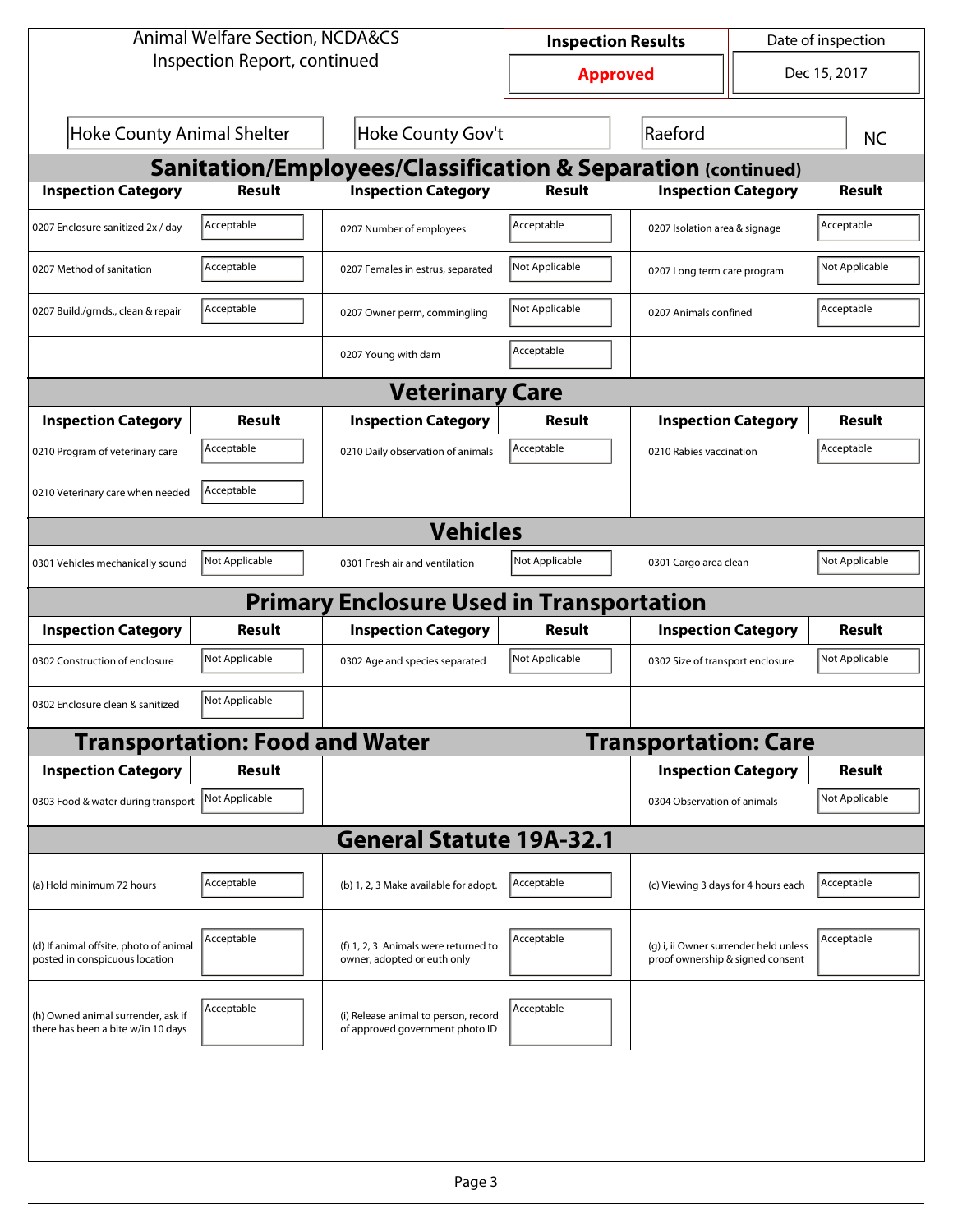|                                                                                                                 |                       | <b>Inspection Results</b><br><b>Approved</b> |         | Date of inspection<br>Dec 15, 2017 |  |  |  |  |
|-----------------------------------------------------------------------------------------------------------------|-----------------------|----------------------------------------------|---------|------------------------------------|--|--|--|--|
|                                                                                                                 |                       |                                              |         |                                    |  |  |  |  |
|                                                                                                                 |                       |                                              |         |                                    |  |  |  |  |
| <b>Hoke County Animal Shelter</b>                                                                               | Hoke County Gov't     |                                              | Raeford | <b>NC</b>                          |  |  |  |  |
|                                                                                                                 | Narrative Explanation |                                              |         |                                    |  |  |  |  |
|                                                                                                                 |                       |                                              |         |                                    |  |  |  |  |
| Annual inspection performed today, I arrived on site at 10:45am, Kristi accompanied me today. Housing areas are |                       |                                              |         |                                    |  |  |  |  |
| clean & odor free at time of inspection, I viewed no apparent signs of illness or injury noted. Ambient         |                       |                                              |         |                                    |  |  |  |  |
| temperature is within range & all records are on site and to AWA Regulations.                                   |                       |                                              |         |                                    |  |  |  |  |
| Previous inspection was performed 5/15/17 & noted:                                                              |                       |                                              |         |                                    |  |  |  |  |
| *0203- Gravel needed in outdoor enclosures.                                                                     |                       |                                              |         |                                    |  |  |  |  |
| *0202- Floors needed to be resealed in indoor housing area.                                                     |                       |                                              |         |                                    |  |  |  |  |
| * 0201- To replace damaged dog houses.                                                                          |                       |                                              |         |                                    |  |  |  |  |
|                                                                                                                 |                       |                                              |         |                                    |  |  |  |  |
| Todays Inspection:                                                                                              |                       |                                              |         |                                    |  |  |  |  |
| *0201- Dog houses are on order with local feed store.                                                           |                       |                                              |         |                                    |  |  |  |  |
| * 0202- Floors have been resealed.                                                                              |                       |                                              |         |                                    |  |  |  |  |
| *0203- Gravel has not been added to outdoor enclosures, add gravel to these areas & maintain at a depth of 6".  |                       |                                              |         |                                    |  |  |  |  |
|                                                                                                                 |                       |                                              |         |                                    |  |  |  |  |
| No other inadequacies noted today, animals housed here appear happy, healthy and well cared for.                |                       |                                              |         |                                    |  |  |  |  |
|                                                                                                                 |                       |                                              |         |                                    |  |  |  |  |
|                                                                                                                 |                       |                                              |         |                                    |  |  |  |  |
|                                                                                                                 |                       |                                              |         |                                    |  |  |  |  |
|                                                                                                                 |                       |                                              |         |                                    |  |  |  |  |
|                                                                                                                 |                       |                                              |         |                                    |  |  |  |  |
|                                                                                                                 |                       |                                              |         |                                    |  |  |  |  |
|                                                                                                                 |                       |                                              |         |                                    |  |  |  |  |
|                                                                                                                 |                       |                                              |         |                                    |  |  |  |  |
|                                                                                                                 |                       |                                              |         |                                    |  |  |  |  |
|                                                                                                                 |                       |                                              |         |                                    |  |  |  |  |
|                                                                                                                 |                       |                                              |         |                                    |  |  |  |  |